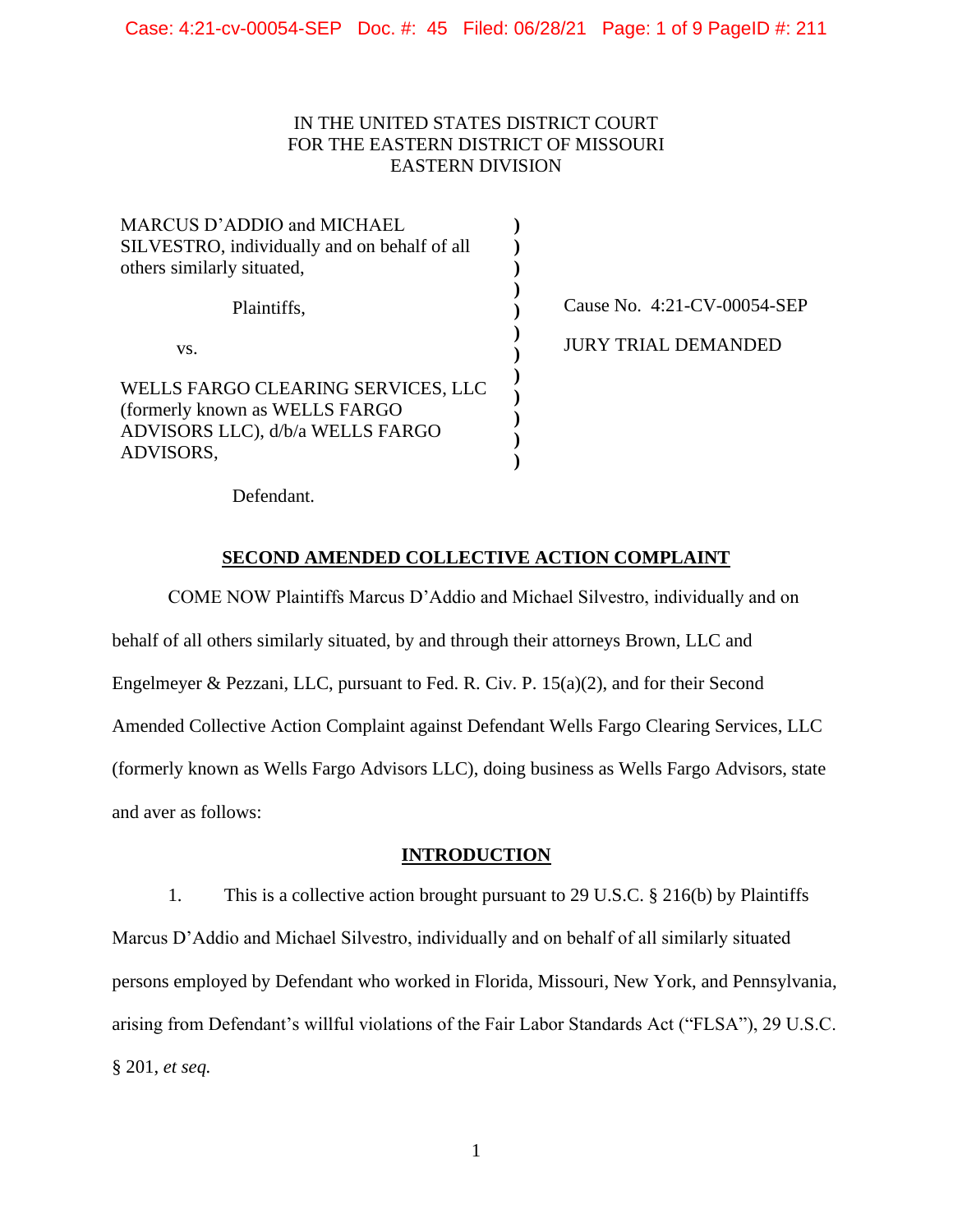#### Case: 4:21-cv-00054-SEP Doc. #: 45 Filed: 06/28/21 Page: 2 of 9 PageID #: 212

2. Defendant offers nationwide financial advisory, brokerage, asset management and other financial services.

3. Plaintiffs and other client associates and operations liaisons in Florida, Missouri, New York, and Pennsylvania were hourly-paid, non-exempt employees of Defendant and regularly worked over 40 hours per week, but did not receive overtime compensation for all such hours due to Defendant's common unlawful policies that violate the FLSA, including causing hourly-paid employees to report fewer hours on their timesheets than they actually worked.

4. Plaintiffs bring their FLSA claims (Count I) on a collective basis pursuant to 29 U.S.C. § 216(b) on behalf of themselves and all other similarly situated hourly-paid, non-exempt client associates and operations liaisons employed by Defendant who worked in Florida, Missouri, New York, and Pennsylvania at any time within the three years preceding the commencement of this action through the date of judgment, and seeks declaratory relief and unpaid overtime pay, liquidated damages, fees and costs, and any other remedies to which they may be entitled.

#### **THE PARTIES**

5. Plaintiff Marcus D'Addio is an adult individual who resides in St. Charles County, State of Missouri.

6. Plaintiff Marcus D'Addio was employed by Defendant as a client associate from approximately March 2011 to May 2020 and worked in Defendant's office in Frontenac, Missouri.

7. Plaintiff Michael Silvestro is an adult individual who resides in Gloucester County, New Jersey.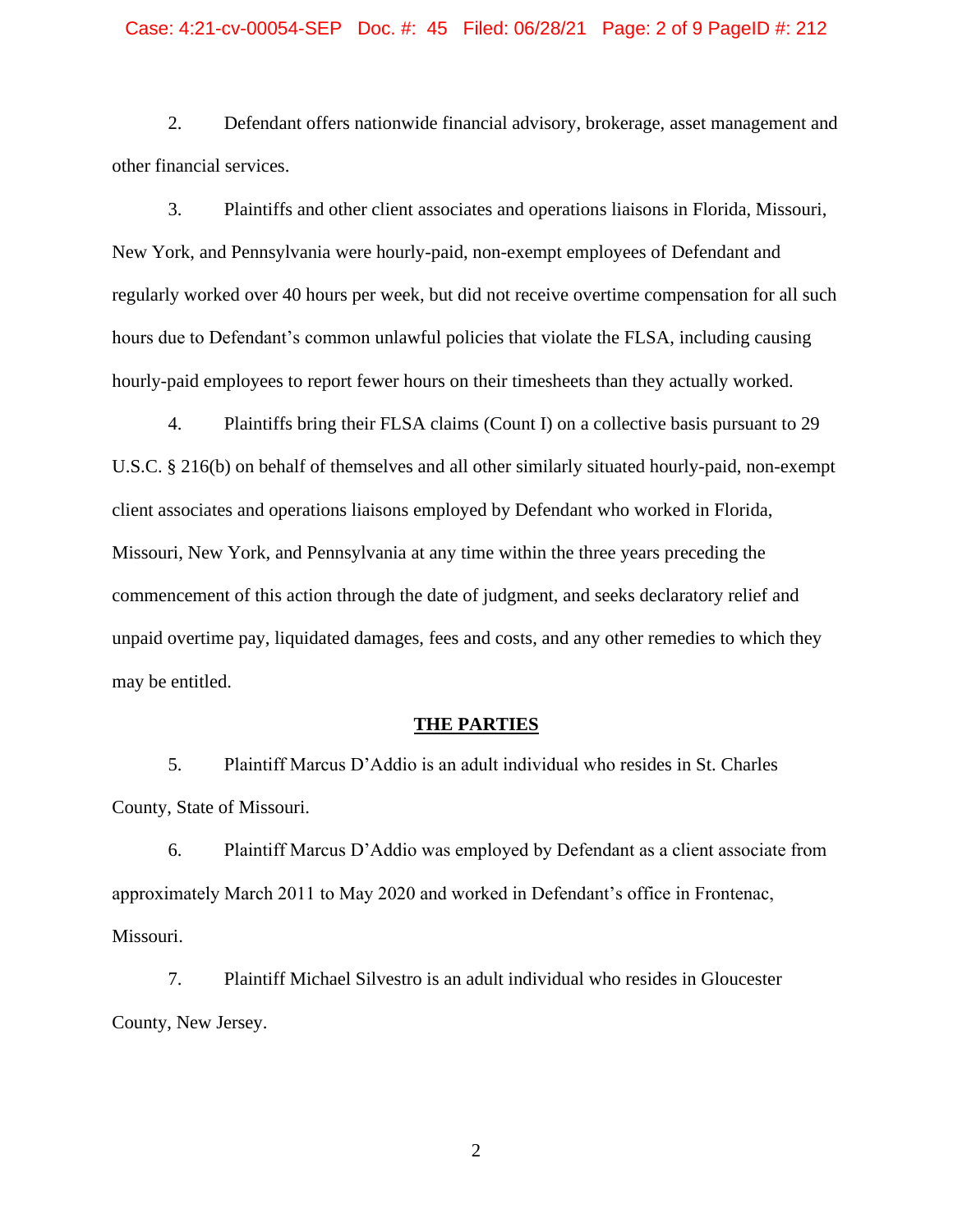#### Case: 4:21-cv-00054-SEP Doc. #: 45 Filed: 06/28/21 Page: 3 of 9 PageID #: 213

8. Plaintiff Michael Silvestro was employed by Defendant as an operations liaison from approximately January 2007 through August 2020 and worked in Defendant's office in Philadelphia, Pennsylvania.

9. Plaintiff Michael Silvestro was classified as an hourly-paid, non-exempt employee until approximately January 2020.

10. Defendant Wells Fargo Clearing Services, LLC (formerly known as Wells Fargo Advisors LLC) is Delaware limited liability company registered in Missouri with its principal place of business at 1 North Jefferson Street, St. Louis, Missouri 63103.

11. Defendant does business as "Wells Fargo Advisors" and offers financial advisory, brokerage, asset management and other financial services.

### **JURISDICTION AND VENUE**

12. This Court has subject matter jurisdiction over Plaintiffs' federal claims pursuant to 28 U.S.C. § 1331.

13. The Court has personal jurisdiction over Defendant because it is domiciled in Missouri and because Plaintiff Marcus D'Addio's claims arise out of Defendant's presence in Missouri.

14. Venue is proper under 28 U.S.C. § 1391(b) because Defendant resides in this District and because a substantial part of the events or omissions giving rise to Plaintiff Marcus D'Addio's claim occurred in this District.

#### **FACTUAL ALLEGATIONS**

15. Defendant has and continues to employ client associates and operations liaisons.

16. Client associates and operations liaisons are responsible for providing support and assistance for the processing of securities transactions.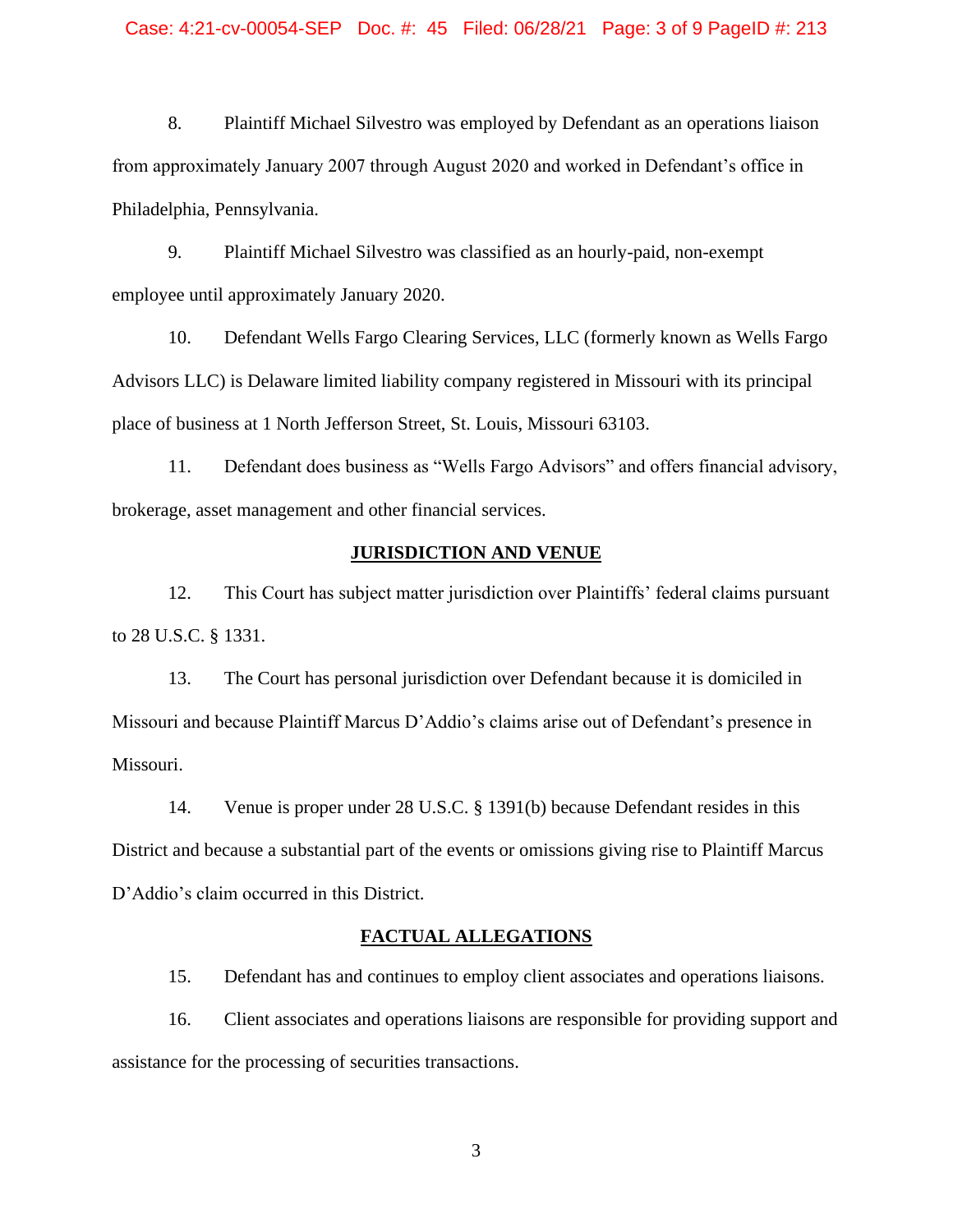#### Case: 4:21-cv-00054-SEP Doc. #: 45 Filed: 06/28/21 Page: 4 of 9 PageID #: 214

17. Client associates and operations liaisons were non-exempt employees under the FLSA.

18. Client associates and operations liaisons were paid an hourly rate of pay.

19. Defendant paid client associates and operations liaisons based on the number of hours they report in Defendant's electronic timekeeping system.

20. Client associates and operations liaisons are scheduled to work at least 5 shifts in most weeks, with most if not all shifts lasting at least 8 hours.

21. Client associates and operations liaisons regularly work more hours in a day and/or week than the hours for which they are scheduled.

22. Client associates and operations liaisons regularly work in excess of 8 hours in a day and/or 40 hours in a week.

23. Defendant maintains a *de facto* policy of prohibiting client associates and operations liaisons from reporting more hours in a day and/or week than the hours for which they are scheduled.

24. Defendant's *de facto* policy causes client associates and operations liaisons to only report their scheduled hours, despite working additional hours.

25. As a result, in many weeks client associates and operations liaisons have not been paid for all hours worked, including hours in excess of 40 in a workweek.

26. Defendant knew and/or recklessly disregarded that its client associates and operations liaisons were working hours in addition to those for which they were scheduled and/or reported in the timekeeping system.

### **COLLECTIVE ACTION ALLEGATIONS**

27. Plaintiffs repeat and re-allege all preceding paragraphs of the Complaint inclusive, as if fully set forth herein.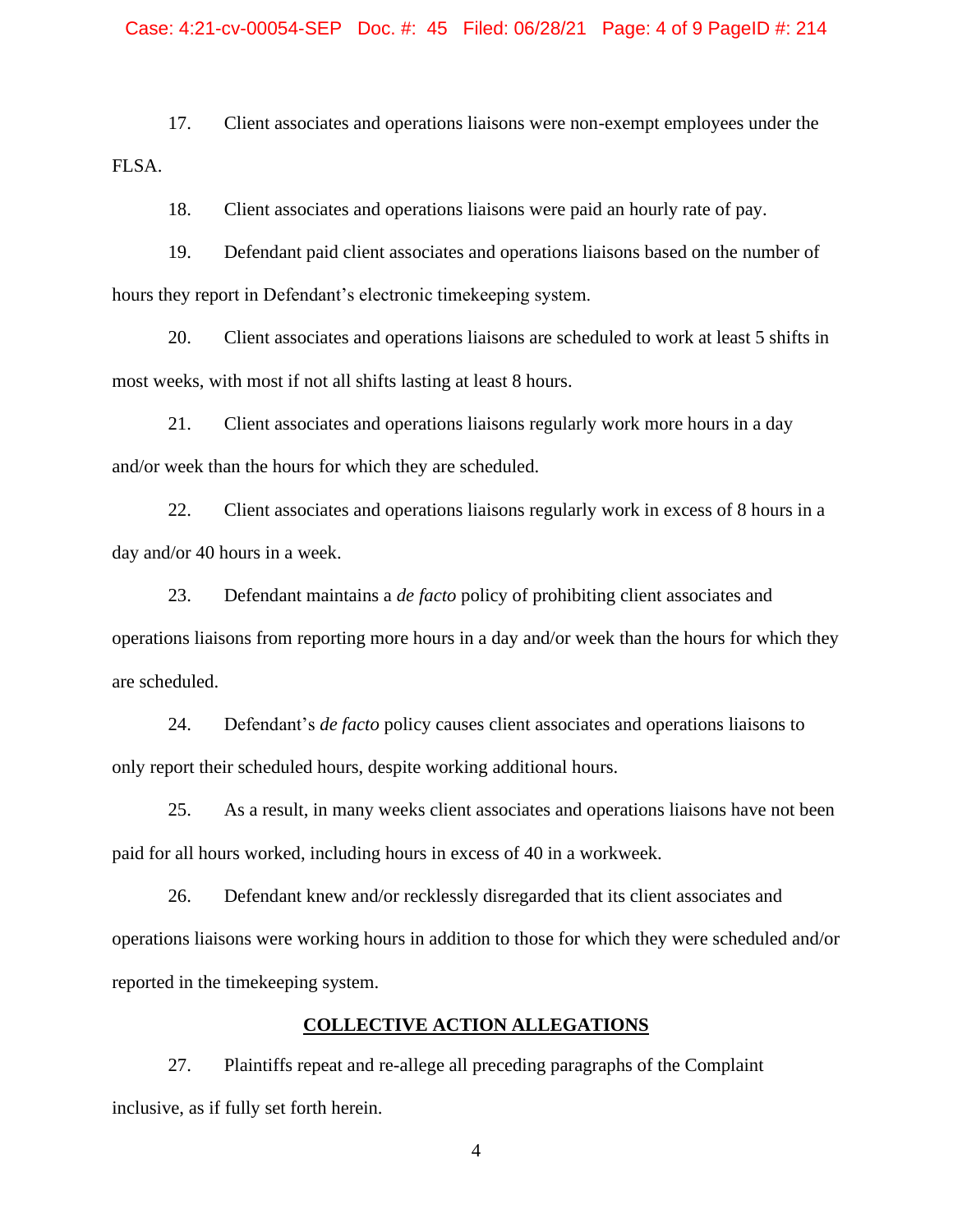28. Plaintiff brings this claim for relief for violation of the FLSA, both individually and as a collective action pursuant to Section 216(b) of the FLSA, 29 U.S.C. § 216(b). The proposed collective is defined as follows:

All hourly paid, non-exempt WFA Private Client Group ("PCG") Client Associates and Operations Liaisons employed by Wells Fargo Advisors who worked in these positions in Florida, Missouri, New York, and Pennsylvania at any time within the three years preceding the mailing of notice, but excluding those Client Associates and Operations Liaisons subject to arbitration agreements, including without limitation the arbitration agreements with class and collective action waivers that Wells Fargo implemented for newly hired employees on or about December 11, 2015, but specifically not including FINRA Form U4 arbitration agreements. .

(the "FLSA Collective").

29. Plaintiff Marcus D'Addio has filed his consent in writing pursuant to section 216(b). *See* ECF No. 1-1.

30. With respect to the claims set forth in this action, a collective action under the FLSA is appropriate because the employees described above are "similarly situated" to Plaintiffs under 29 U.S.C. § 216(b). The collective of employees on behalf of whom Plaintiffs bring this collective action are similarly situated because: (a) they have been or are employed in the same or similar positions; (b) they were or are subject to the same or similar unlawful practices, policy, or plan (i.e. Defendant causing hourly-paid employees to report fewer hours on their timesheets than they actually worked); and (c) their claims are based upon the same factual and legal theories.

31. The employment relationships between Defendant and every FLSA Collective member are the same and differ only by name and rate of pay. The key issues—the amount of uncompensated time owed to each FLSA Collective member—do not vary substantially among the FLSA Collective members.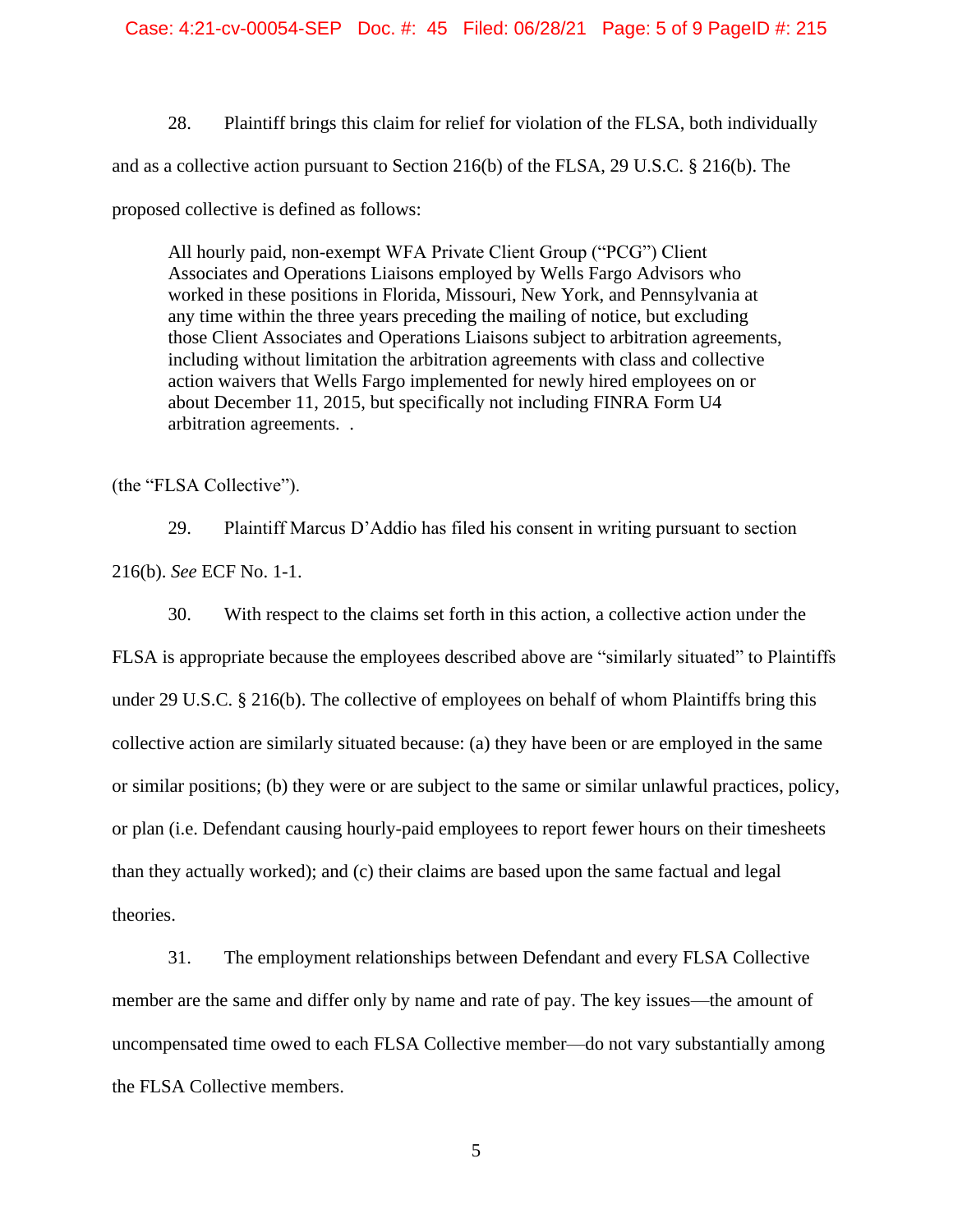32. Plaintiffs estimate the FLSA Collective, including both current and former

employees over the relevant period, will include several hundred members. The precise number

of FLSA Collective members should be readily available from a review of Defendant's

personnel and payroll records.

## **COUNT I (Brought on an Individual and Collective Basis) VIOLATION OF THE FAIR LABOR STANDARDS ACT, 29 U.S.C. § 201,** *et seq***. -- FAILURE TO PAY OVERTIME**

33. Plaintiffs re-allege and incorporate all previous paragraphs herein.

34. 29 U.S.C. § 207(a)(1) provides:

[N]o employer shall employ any of his employees who in any workweek is engaged in commerce or in the production of goods for commerce, or is employed in an enterprise engaged in commerce or in the production of goods for commerce, for a workweek longer than forty hours unless such employee receives compensation for his employment in excess of the hours above specified at a rate not less than one and one-half times the regular rate at which he is employed.

35. At all times relevant to this action, Defendant was an employer under 29 U.S.C. §

203(d) of the FLSA, subject to the provisions of 29 U.S.C. § 201, *et seq*.

36. Defendant is an enterprise whose annual gross volume of sales made or business

done exceeds \$500,000.

37. Defendant is an enterprise that has had employees engaged in commerce or in the

production of goods for commerce, and handling, selling, or otherwise working on goods or

materials that have been moved in or produced for commerce.

38. At all times relevant to this action, Defendant "suffered or permitted" Plaintiffs and other FLSA Collective members to work and thus "employed" them within the meaning of 29 U.S.C. § 203(g) of the FLSA.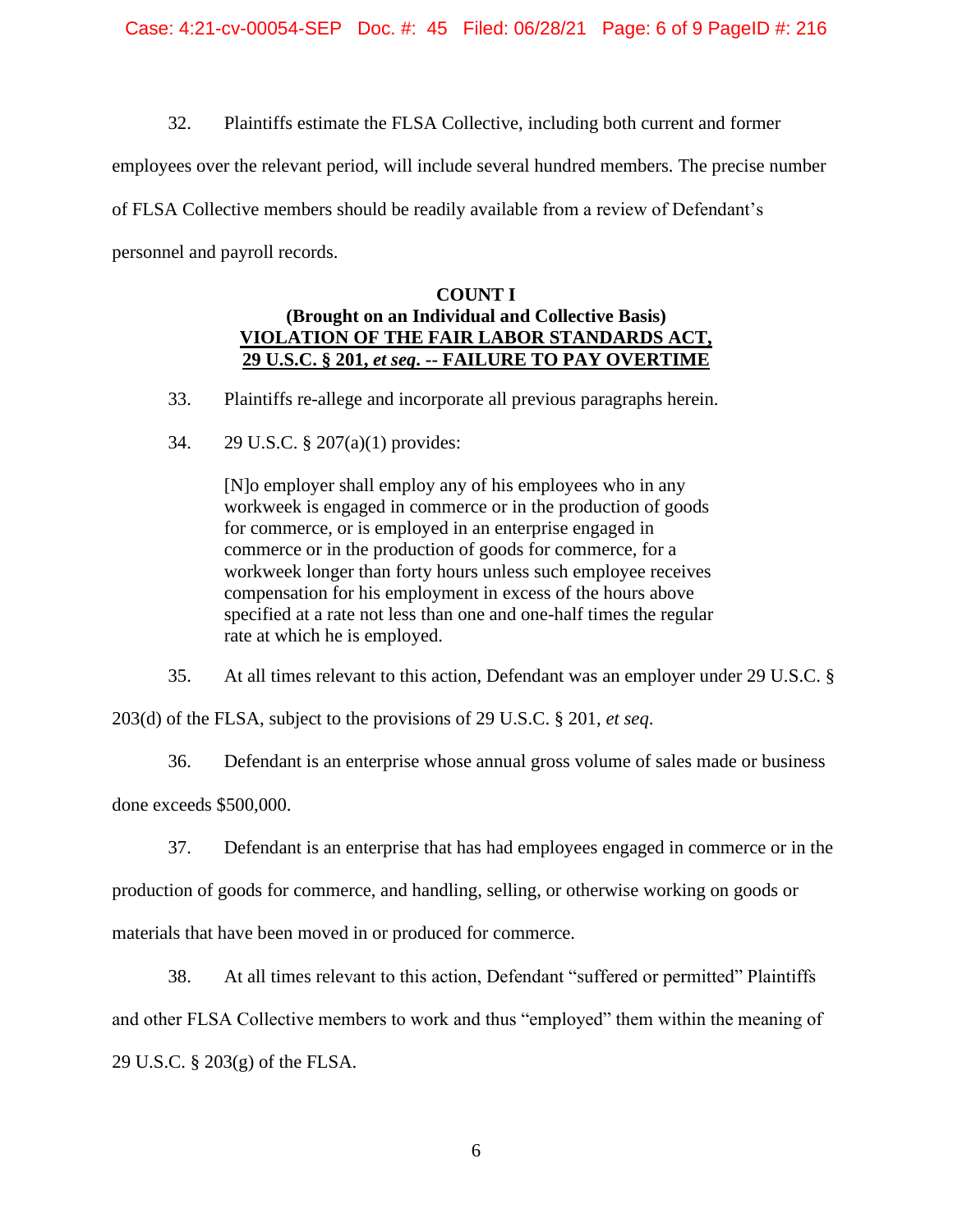#### Case: 4:21-cv-00054-SEP Doc. #: 45 Filed: 06/28/21 Page: 7 of 9 PageID #: 217

39. Plaintiffs and other FLSA Collective members worked many workweeks in excess of 40 hours within the last three years.

40. Defendant caused Plaintiffs and other members of the FLSA Collective to not report all of the hours they worked in excess of forty (40) in a workweek.

41. At all times relevant to this action, Defendant failed to pay Plaintiffs and other FLSA Collective members for all hours worked in excess of 40 in a workweek.

42. Defendant's management knew or should have known that the Plaintiffs and other members of the FLSA Collective were working hours in excess of 40 hours per week, without overtime compensation of one-and-one-half (1.5) their pay for hours worked in excess of 40 per week.

43. Defendant's violations of the FLSA were knowing and willful. *See* 29 U.S.C. § 255(a) ("[A] cause of action arising out of a willful violation [of the FLSA] may be commenced within three years....").

44. The FLSA, 29 U.S.C. § 216(b), provides that as a remedy for a violation of the Act, an employee is entitled to his or his unpaid wages (and unpaid overtime if applicable) plus an additional equal amount in liquidated damages (double damages), plus costs and reasonable attorneys' fees.

### **RELIEF REQUESTED**

WHEREFORE, Plaintiffs Marcus D'Addio and Michael Silvestro, individually and on behalf of all others similarly situated, by and through their attorneys, request an entry of an Order the following relief:

- a. Certifying this case as a collective action in accordance with 29 U.S.C. § 216(b) with respect to the FLSA claims set forth herein (Count I);
- b. Ordering Defendant to disclose in computer format, or in print if no computer readable format is available, the names and addresses of all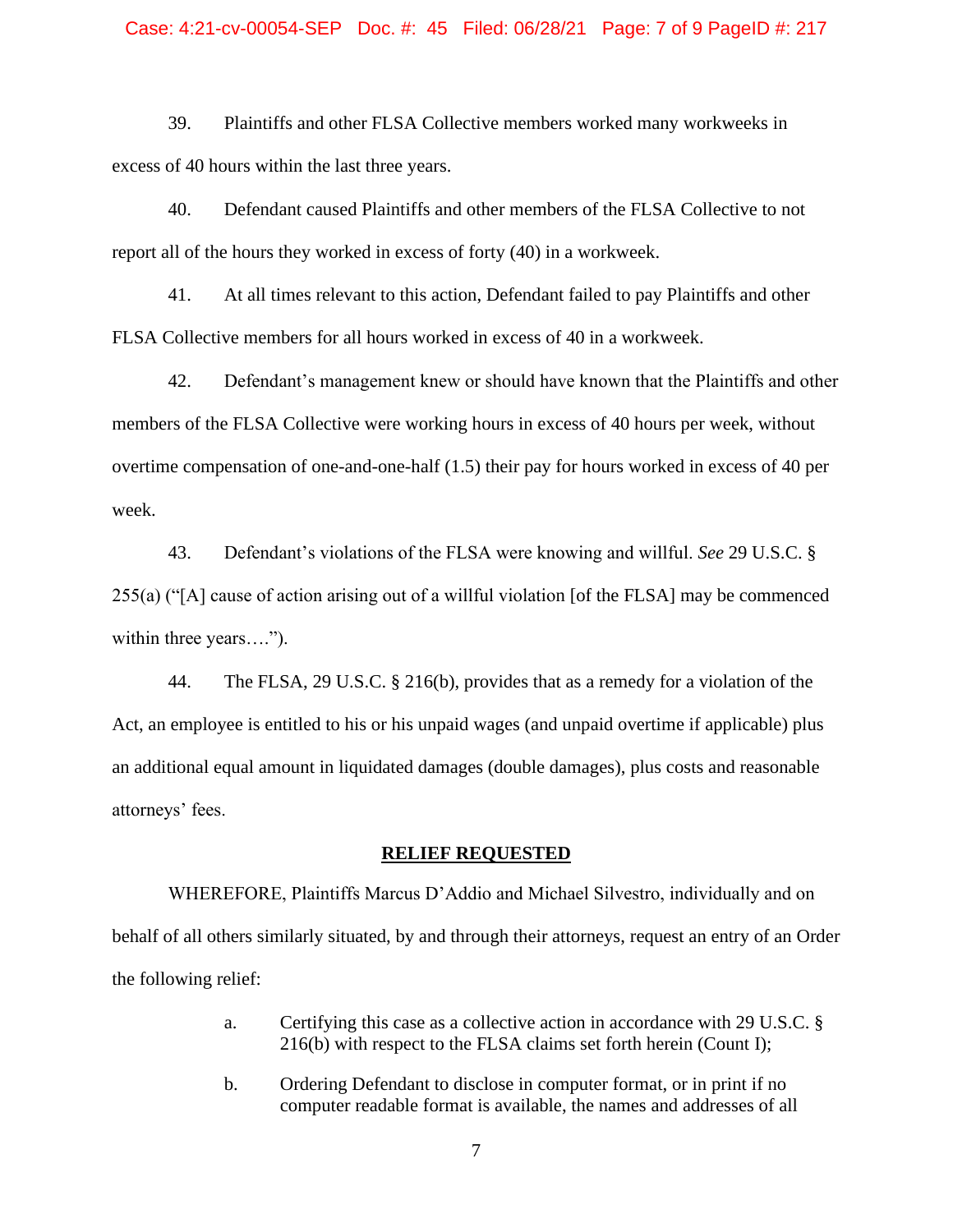FLSA Collective members, and permitting Plaintiffs to send notice of this action to all those similarly situated individuals who worked in the covered positions in Florida, Missouri, New York, and Pennsylvania, including the publishing of notice in a manner that is reasonably calculated to apprise the class members of their rights by law to join and participate in this lawsuit;

- c. Designating Plaintiffs as the representatives of the FLSA Collective and undersigned counsel as collective counsel for the same;
- d. Declaring Defendant willfully violated the FLSA and the Department of Labor's attendant regulations as cited herein;
- e. Granting judgment in favor of Plaintiffs and against Defendant and awarding Plaintiffs and the FLSA Collective the full amount of damages and liquidated damages available by law;
- f. Awarding reasonable attorneys' fees and costs incurred by Plaintiffs in filing this action as provided by statute;
- g. Awarding pre- and post-judgment interest to Plaintiffs on these damages; and
- h. Awarding such other and further relief as this Court deems appropriate.

# **DEMAND FOR JURY TRIAL**

Plaintiffs Marcus D'Addio and Michael Silvestro, individually and on behalf of all others

similarly situated, by and through their attorneys, hereby demand a trial by jury pursuant to Rule

38 of the Federal Rules of Civil Procedure and the court rules and statutes made and provided

with respect to the above-entitled cause.

# Dated: June 28, 2021 RESPECTFULLY SUBMITTED,

By: /s *Nicholas Conlon* Nicholas Conlon (admitted PHV) nicholasconlon@jtblawgroup.com Jason T. Brown (admitted PHV) jtb@jtblawgroup.com BROWN, LLC 111 Town Square Place, Suite 400 Jersey City, NJ 07310 Phone: (877) 561-0000 Fax: (855) 582-5297